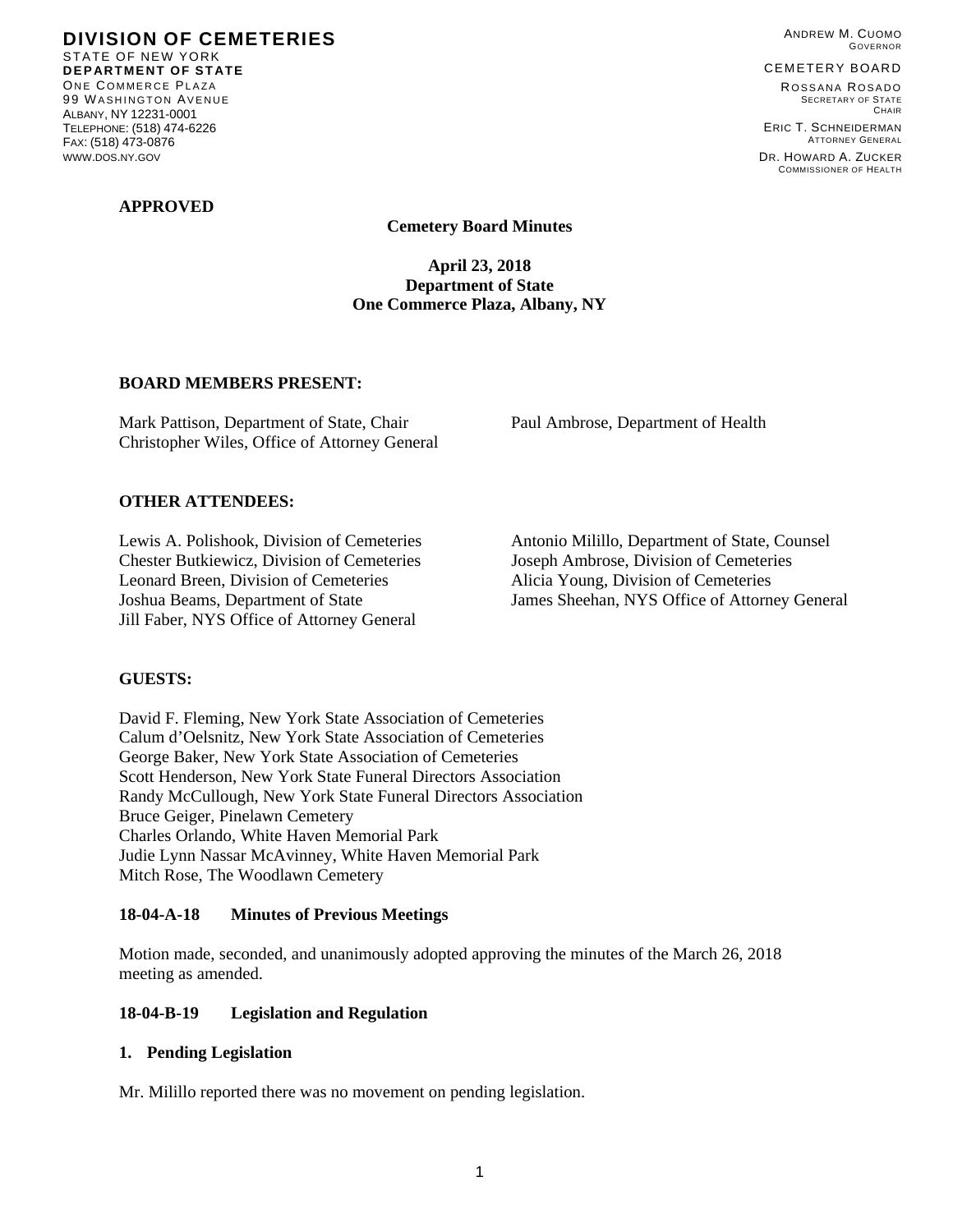# **2. Rules and Regulations**

None.

# **18-04-C-20 Division's Report**

Mr. Polishook reported a portion of Division staff will be attending the New York State Association of Cemeteries policy conference May  $7<sup>th</sup>$  and  $8<sup>th</sup>$ , that the New York State Cemetery Board will be holding its monthly public meeting at the conference, and that the Division's Senior Investigator will be participating in "Ask the Cemeterian" roundtable discussion, answering cemetery questions of conference attendees.

The Division has received approximately 125 electronically filed annual reports, representing some 10% of annual reports received this filing season.

# **18-04-D-21 Vandalism Report**

Mr. Butkiewicz presented the vandalism report: In this fiscal year, the Division has collected \$499,789 in vandalism fund fees. As of March 31, 2018, the Board had granted \$1,064,558 from the vandalism fund. There are \$2,540,667 in applications pending.

The Board approved the following applications for funds for restoration of dangerous monuments:

| $\circ$ Tully Cemetery (D) | \$4,054.61  |
|----------------------------|-------------|
| $\circ$ Bath Cemetery (D)  | \$29,934.37 |

The Board had tabled the Town of Shandaken's application for abandonment funds, at its March 26, 2018 meeting, pending information as required by provisions from rules and regulations, "Part 200 Rules of Procedure of State Cemetery Board," 19 NYCRR § 200.11(g). The Town of Shandaken (the Town) sent a letter in response stating the cemetery property was relinquished to the town July 9, 2014, and provided the information required by the regulation.

Having reviewed the Town's submission, the Board approved the Town of Shandaken's application for funds for abandoned cemetery maintenance in the amount of \$18,249.00.

# **18-04-E-22 Woodlawn Cemetery (34-053 Onondaga) – Major Renovation**

Woodlawn Cemetery in Syracuse is seeking approval for a major renovation involving razing the existing administrative building and constructing a new 4,027 square foot administrative building. The new administrative building will be built on the foundation of the existing 3,172 square foot cemetery office building after it is demolished. The current building, built in 1977, is, "no longer suitable to provide the marketplace experience necessary to serve lot owners and visitors." The current building is stated to have major operational flaws and cannot feasibly be retrofitted. During demolition and construction, estimated to take up to eight months, the cemetery intends to operate out of a temporary office set up on site. This project is estimated to cost \$1,705,911.50 which will be paid using the general fund of the cemetery. The cost includes all demolition and construction, a temporary office, landscaping and furnishings. As this renovation is for the replacement of an existing administrative building, there is no expectation of a financial return on the investment.